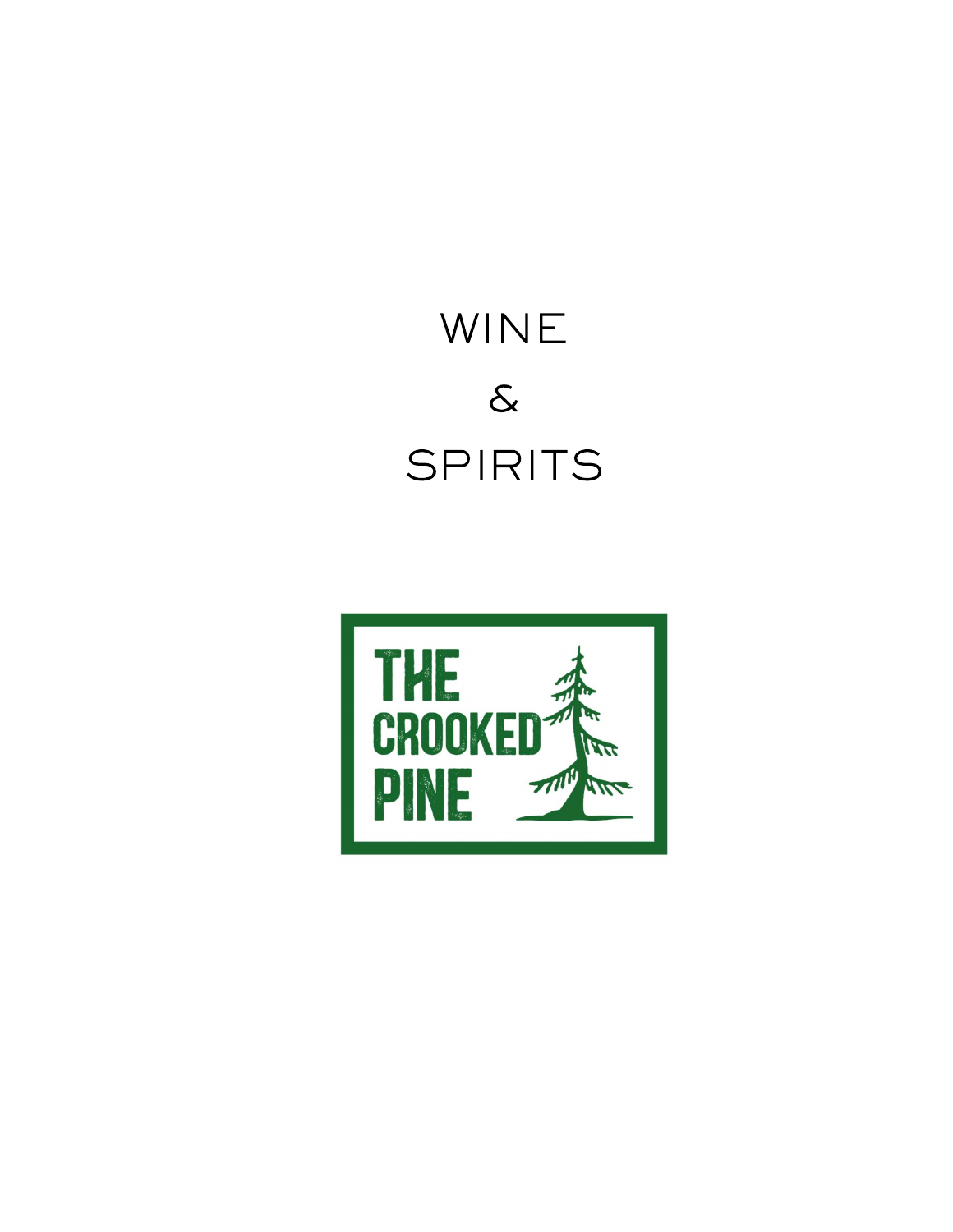#### CHAMPAGNE + SPARKLING WINE ... CHAMPAGNE CAMPAIGN SUNDAYS

| <b>STYLE</b>          | PRODUCER                | VINTAGE, REGION              | GL/BTL |
|-----------------------|-------------------------|------------------------------|--------|
| <b>BRUT CHAMPAGNE</b> | <b>HENRI DOSNON</b>     | nv, avirey lignes, fr        | 88     |
| <b>BRUT CHAMPAGNE</b> | <b>COLLET</b>           | nv, AŸ, fr                   | 90     |
| <b>BRUT CHAMPAGNE</b> | DEUTZ 'THE PENINSULA'   | $nv$ , $A\ddot{Y}$ , fr      | 95     |
| <b>BRUT CHAMPAGNE</b> | DUVAL-LEROY             | nv, vertus, fr               | 102    |
| <b>BRUT CHAMPAGNE</b> | GOSSET 'GRANDE RESERVE' | nv, AŸ, fr                   | 105    |
| <b>BLANC DE NOIR</b>  | <b>SCHRAMSBERG</b>      | 2018, пара, са               | 70.    |
| BLANC DE BLANC        | <b>DELAMOTTE</b>        | nv, les misnel-sur-oger, fr  | 100    |
| <b>ROSE</b>           | RAVENTOS 'DE NIT'       | 2018, spain                  | 60     |
| <b>ROSE</b>           | J VINEYARDS             | nv, russian river valley, ca | 74     |
| <b>ROSE</b>           | LAURENT PERRIER         | nv, champagne, fr            | 168    |

#### ROSE ... ROSE ALL DAY FRIDAYS

| GRAPE               | PRODUCER          | VINTAGE, REGION         | GL/BTL |
|---------------------|-------------------|-------------------------|--------|
| <b>PINOT NOIR</b>   | <b>FLOWERS</b>    | 2020, central coast, ca | 40.    |
| GRENACHE, CINSAULT+ | CHATEAU PEYRASSOL | 2021, provence, fr      | 46.    |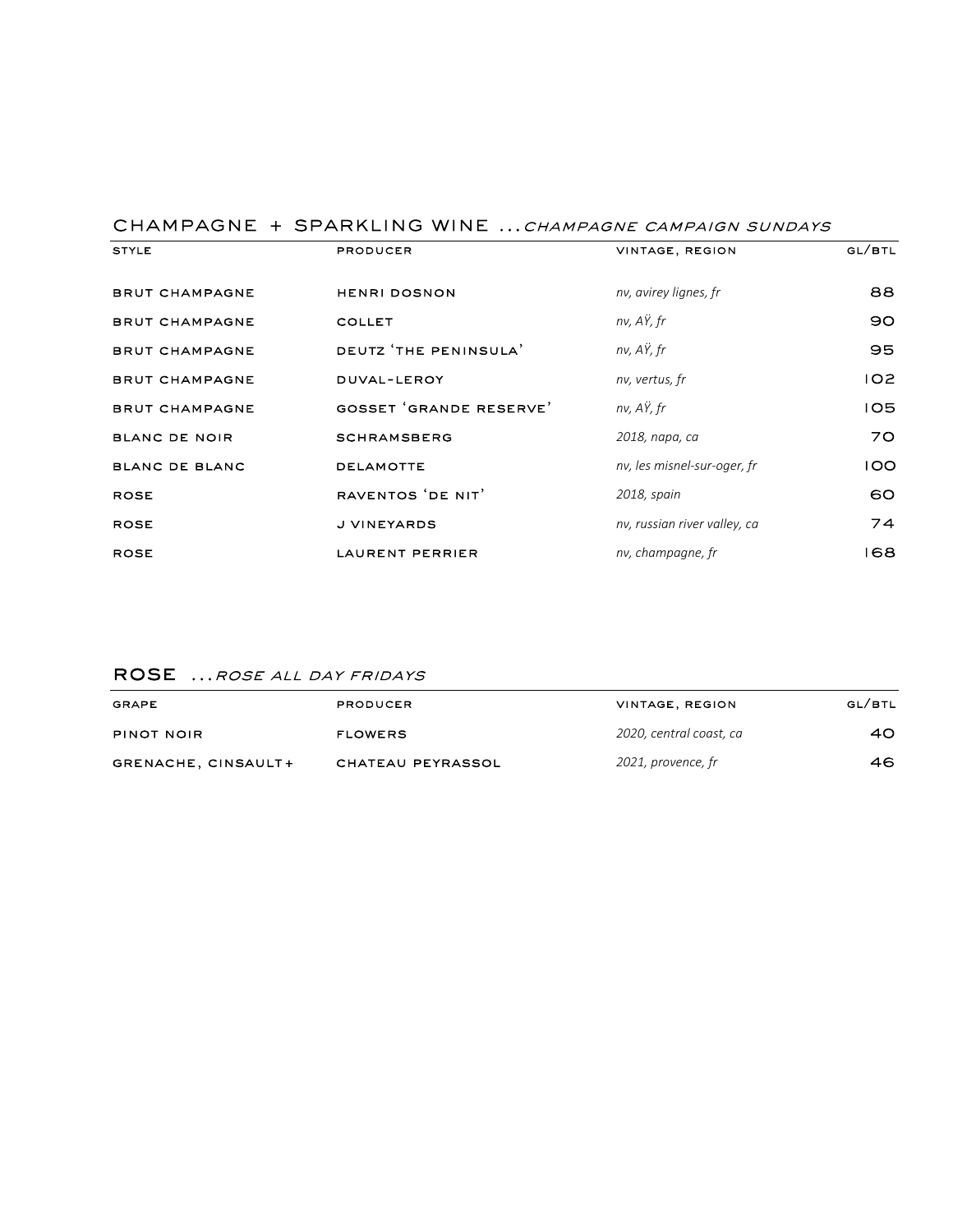#### **WHITES**

| GRAPE                   | PRODUCER                       | VINTAGE, REGION                       | <b>BTL</b> |
|-------------------------|--------------------------------|---------------------------------------|------------|
| PINOT GRIGIO            | JERMANN                        | 2019, Friuli-venezia-giulia, it       | 40         |
| GARGANEGA               | PIEROPAN 'CLASSICO'            | 2017, soave, it                       | 42         |
| CARRICANTE              | TORNATORE ETNA BIANCO          | 2020. mt.etna, sicily                 | 60         |
| PINOT BLANC             | <b>WOLFBERGER</b>              | 2018, alsace, fr                      | 42         |
| PINOT GRIS              | THE FOUR GRACES                | 2020, willamette, or                  | 35.        |
| <b>ALIGOTE</b>          | VIGNERON DU BUXY 'SILEX'       | 2019, burgundy, fr                    | 40         |
| CHENIN BLANC            | DRY CREEK VINEYARDS            | 2020. sonoma, ca                      | 38         |
| CHENIN BLANC            | DOMAINE HUET 'LE HAUT-LIEU'    | 2018, vouvray, fr                     | 80         |
| <b>ALBARINO</b>         | <b>BURGANS</b>                 | 2020, rias baxis, sp                  | 37         |
| RIESLING                | DOMAINE WEINBACH 'RESERVE'     | 2016, alsace, fr                      | 44         |
| RIESLING                | TRIMBACH 'VIEILLES VIGNES'     | 2015, alsace, fr                      | 70         |
| <b>GRUNER VELTLINER</b> | ANTON BAUER 'GMIRK'            | 2019, wagram, austria                 | 38         |
| <b>GRUNER VELTLINER</b> | ANTON BAUER 'ROSENBERG'        | 2020, wagram, austria                 | 45         |
| SAUVIGNON BLANC         | FERRARI CARANO 'FUME BLANC'    | 2020, sonoma, ca                      | 37         |
| SAUVIGNON BLANC         | PADDY BORTHWICK                | 2020, wairarapa, new zealand          | 50         |
| SAUVIGNON BLANC         | CLAUDE RIFFAULT 'LES BOUCAUDS' | 2020, sancerre, fr                    | 70         |
| <b>VIOGNIER</b>         | CAROL SHELTON 'WILD THINGS'    | 2019, lacer county, ca                | 41         |
| $CLAIRETTE++$           | CHATEAU PEGAU 'LONE'           | 2019, cotes-du-rhone, fr              | 47         |
| CHARDONNAY              | GILBERT PICQ                   | 2020, chablis, fr                     | 62         |
| CHARDONNAY              | SANDHI                         | 2019, central coast, ca               | 63         |
| CHARDONNAY              | HAMILTON RUSSELL               | 2018, hemel-en-aarde, sa              | 64         |
| CHARDONNAY              | STAGS LEAP                     | 2019, пара, са                        | 67         |
| CHARDONNAY              | <b>ROMBAUER</b>                | 2020, carneros, ca                    | 72         |
| CHARDONNAY              | CAKEBREAD                      | 2019, пара, са                        | 79         |
| CHARDONNAY              | <b>MATROT</b>                  | 2018, meursault, fr                   | 88         |
| CHARDONNAY              | LOUIS MICHEL ET FILS           | 2018, monte de tonnerre, chablis, fr  | 90         |
| CHARDONNAY              | JEAN-MICHEL GANOUX             | 2016, meursault, fr                   | 110        |
| CHARDONNAY              | CATENA ZAPATA 'WHITE BONES'    | 2016, adrianna vineyard, mendoza, arg | 125        |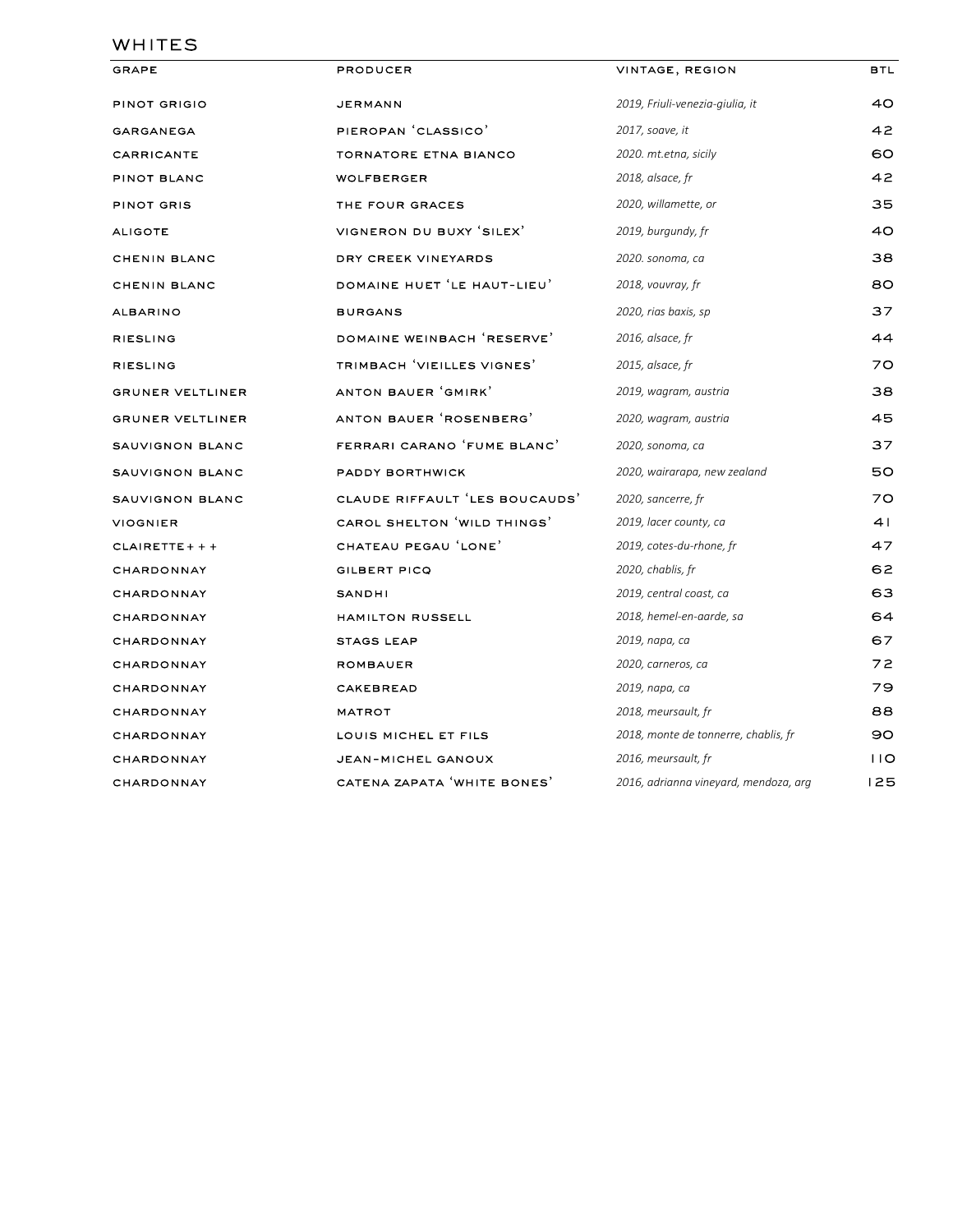#### **REDS**

| <b>GRAPE</b>              | PRODUCER                       | VINTAGE, REGION                  | <b>BTL</b> |
|---------------------------|--------------------------------|----------------------------------|------------|
| GAMAY                     | DANIEL BOULAND                 | 2019, morgon, fr                 | 63         |
| GAMAY                     | THIBAULT LIGER-BELAIR          | 2016, moulin a vent, fr          | 65         |
| PINOT NOIR                | TRUCHARD                       | 2017, carneros, ca               | 60         |
| PINOT NOIR                | ANTHILL FARMS                  | 2019, sonoma, ca                 | 64         |
| PINOT NOIR                | <b>CRISTOM</b>                 | 2019, willamette, or             | 68         |
| PINOT NOIR                | HAMILTON RUSSELL               | 2020, hemel-en-aarde, sa         | 85         |
| PINOT NOIR                | DOMAINE FAIVELEY               | 2018, nuits-saint-georges        | 15C        |
| PINOT NOIR                | RENE CACHEUX 'LES ARGILLERES'  | 2017, chambolle-musigny, fr      | 162        |
| MERLOT                    | <b>ESSER</b>                   | 2016, monterey, ca               | 38         |
| MERLOT                    | FROG'S LEAP                    | 2018, пара, са                   | 87         |
| MERLOT                    | PRIDE MOUNTAIN                 | 2017, пара, са                   | 95         |
| MALBEC                    | SALENTEIN 'KILKA'              | 2018, mendoza, arg               | 37         |
| MALBEC                    | CATENA ZAPATA 'ARGENTINO'      | 2015, mendoza, arg               | 125        |
| GARNATXA + +              | <b>BLACK SLATE</b>             | 2017, priorat, sp                | 44         |
| <b>TEMPRANILLO</b>        | MARQUES DE MURRIETA 'RESERVA'  | 2016, rioja, sp                  | 61         |
| <b>TEMPRANILLO</b>        | PINGUS 'PSI'                   | 2018, ribera del duero, sp       | 64         |
| SANGIOVESE, MERLOT        | LAMOLE DI LAMOLE               | 2016, vigneto di campoluongo, it | 72         |
| <b>SANGIOVESE</b>         | <b>ALTESINO</b>                | 2016, brunello, it               | 110        |
| VALPOLICELLA              | ZENATO 'RIPASSA'               | 2017, veneto, it                 | 54         |
| <b>NEBBIOLO</b>           | G.D. VAJRA                     | 2019, langhe, it                 | 50         |
| <b>NEBBIOLO</b>           | PRODUTTORI DEL BARBARESCO      | 2017, barbaresco, it             | 80         |
| <b>NEBBIOLO</b>           | <b>BATASIOLO</b>               | 2017, barbaresco, it             | 113        |
| <b>NEBBIOLO</b>           | MASSOLINO                      | 2017, barolo, it                 | 92         |
| <b>NEBBIOLO</b>           | BATASIOLO 'RISERVA'            | 2012, barolo, it                 | 163        |
| <b>SYRAH</b>              | J.L. CHAVE 'OFFERUS'           | 2019, saint-joseph, fr           | 73         |
| <b>SYRAH</b>              | STEPHANE OGIER                 | 2016, cote-rotie, fr             | 99         |
| SYRAH                     | J.LUC COLOMBO 'TERRES BRULEES' | 2014, cornas, fr                 | 84         |
| GRENACHE, SYRAH           | J.L. chave 'mon couer'         | 2019, cotes du rhone, fr         | 44         |
| GRENACHE, SYRAH, MOUVEDRE | DOMAINE DE BEAURENARD          | 2019, rasteau, fr                | 58         |
| CABERNET, MERLOT          | CHATEAU PRIEURE DE BLAIGNON    | 2016, medoc, fr                  | 60         |
| GRENACHE, SYRAH, MOUVEDRE | <b>GUIGAL</b>                  | 2017, chateauneuf-du-pape, fr    | 92         |
| MOURVEDRE                 | <b>TEMPIER</b>                 | 2017, bandol, fr                 | 79         |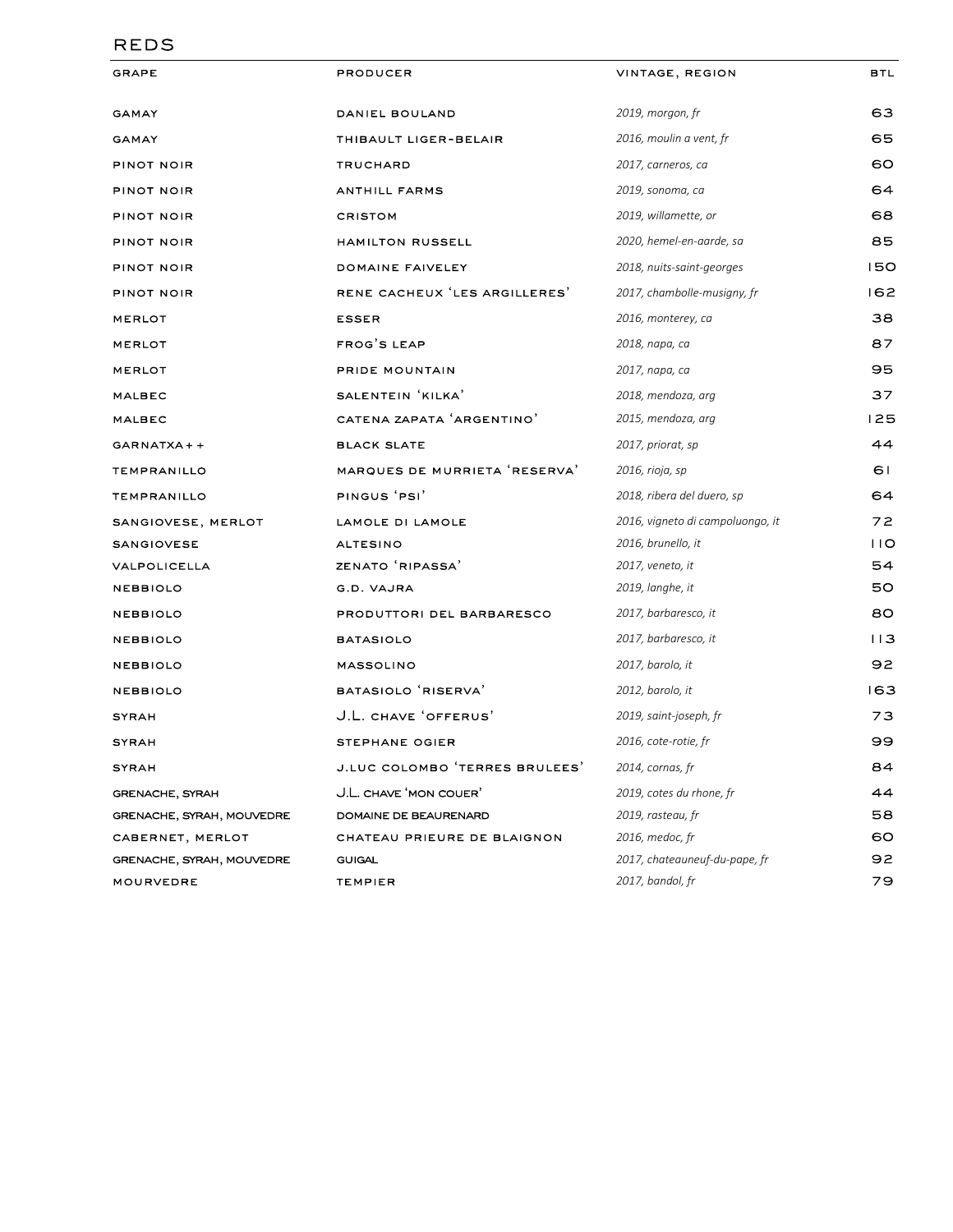# REDS...CONTINUED

| GRAPE                                     | PRODUCER                         | VINTAGE, REGION                  | <b>BTL</b> |
|-------------------------------------------|----------------------------------|----------------------------------|------------|
|                                           |                                  |                                  | 99         |
| CAB, MERLOT, CAB FRANC                    | CHATEAU LALANDE-BORIE            | 2016, saint-julien, fr           |            |
| MERLOT, CAB, PETIT VERDOT+ CHATEAU DE PEZ |                                  | 2015, saint-estephe, fr          | IOB        |
| MERLOT                                    | <b>CLOS CANTENAC</b>             | 2015, saint-emilion, fr          | 150        |
| MERLOT, CAB, MALBEC                       | CHATEAU BOUSCAUT                 | 2016, pessac-leognan, fr         | 103        |
| CABERNET, MERLOT                          | CHATEAU BATAILLEY                | 2014, pauillac, fr               | 125        |
| CABERNET, MERLOT                          | CHATEAU GARRAUD                  | 2012, pomerol, fr                | 62         |
| CABERNET, MERLOT                          | CHATEAU MOULIN DE TRICOT         | 2017, margaux, fr                | 92         |
| ZINFANDEL                                 | DRY CREEK VINEYARD               | 2019, sonoma, ca                 | 40         |
| ZINFANDEL, ALICANTE +                     | RIDGE 'PAGANI RANCH'             | 2018, sonoma, ca                 | 72         |
| $ZINFANDEL + +$                           | ORIN SWIFT '8 YRS IN THE DESERT' | 2020, california                 | 80         |
| PETITE SIRAH ++                           | ORIN SWIFT 'MACHETE'             | 2018, california                 | 92         |
| MERITAGE                                  | ROBERT SYNSKEY 'POV'             | 2016, пара, са                   | 88         |
| CABERNET FRANC                            | <b>RAVINES</b>                   | 2019, finger lakes, ny           | 48         |
| CABERNET SAUVIGNON                        | STARK-CONDE                      | 2018, stellenbosch, south africa | 40         |
| CABERNET SAUVIGNON                        | DRY CREEK VINEYARD               | 2018, sonoma, ca                 | 44         |
| CABERNET SAUVIGNON                        | <b>BELLACOSA</b>                 | 2017, north coast, ca            | 45         |
| CABERNET SAUVIGNON                        | $K$ $H + K$ $N$                  | 2019, пара, са                   | 73         |
| CABERNET SAUVIGNON                        | <b>TREFETHEN</b>                 | 2018, пара, са                   | 102        |
| CABERNET SAUVIGNON                        | PINE RIDGE                       | 2018, пара, са                   | 105        |
| CABERNET SAUVIGNON                        | STAGS LEAP 'ARTEMIS'             | 2018, пара, са                   | 114        |
| CABERNET SAUVIGNON                        | <b>FAUST</b>                     | 2018, пара, са                   | 123        |
| BORDEAUX BLEND                            | ORIN SWIFT 'PAPILLON'            | 2020, пара, са                   | 125        |
| CABERNET SAUVIGNON                        | PARADIGM                         | 2017, пара, са                   | 150        |
| CABERNET SAUVIGNON                        | PLUMPJACK                        | 2018, пара, са                   | 200        |